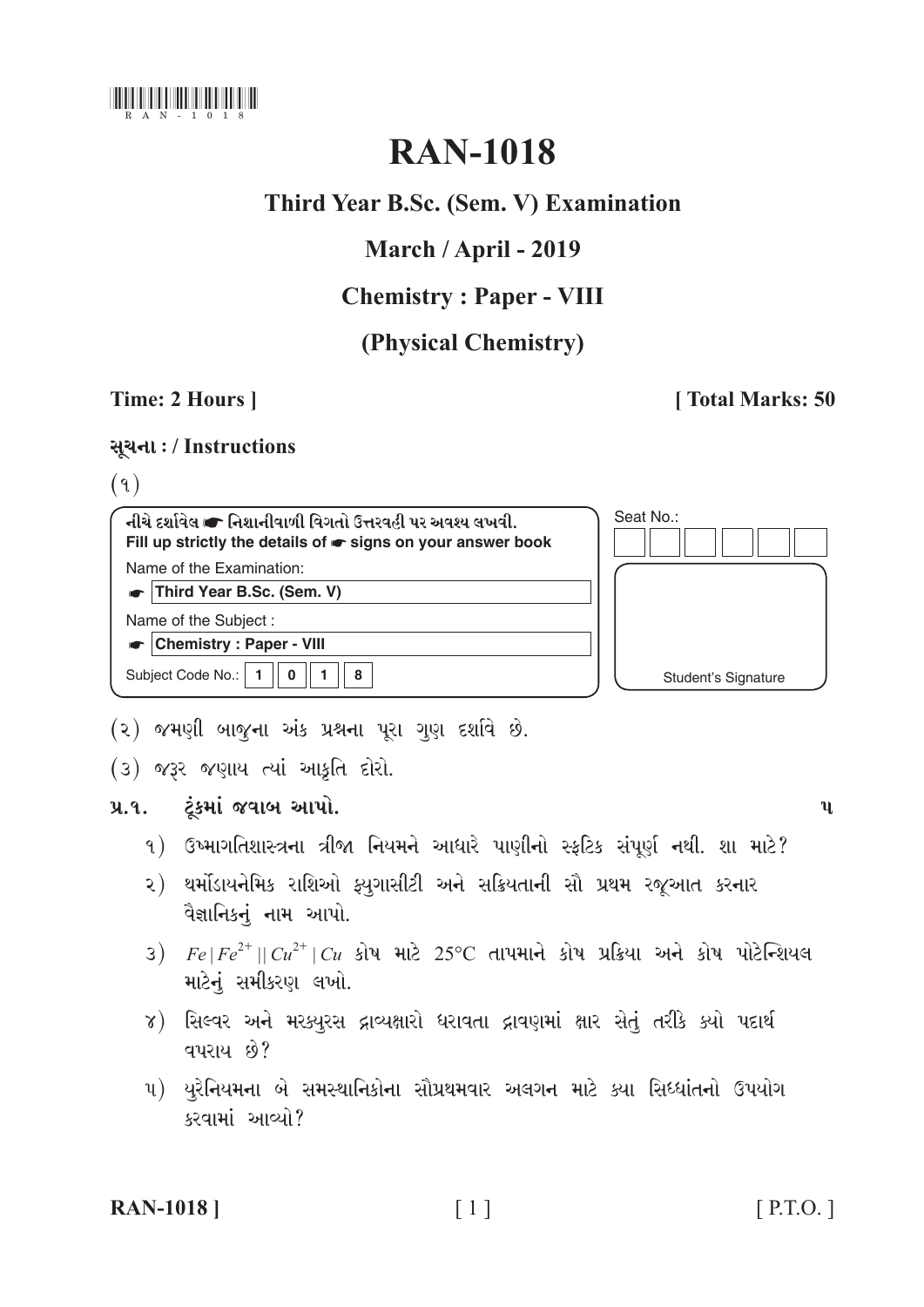નીચેના પૈકી કોઈપણ ત્રણના જવાબ આપો.  $y_{\alpha}$ 

- ૧) ઉષ્માગતિશાસ્ત્રનો ત્રીજો નિયમ લખો અને તેની સમજૂતિ આપો.
- ૨) ઘન  $Mo$  ની અણઉષ્માક્ષમતા નીચેના સમીકરણથી દર્શાવામાં આવી છે.

$$
Cp = 5.69 + 1.88 \times 10^{-3} T - \frac{0.503 \times 10^5}{T^2}
$$
 જ્યારે તેને 0°C થી 2620°C સુધી ગરમ  
કરવામાં આવે ત્યારે એન્દ્રોપીનો ફેરફાર ગણો.

- ૩) વાયુઓની ફ્યુગાસિટી નક્કી કરવાની આલેખી રીતનું વર્ણન કરો.
- $\gamma$ ) 25°C તાપમાને બેન્ઝિનની બનાવટ માટેની પ્રમાણિત એન્ટ્રોપી ગણો.  $6C + 3H_2 \rightarrow C_6H_6$  $S_{H_2}^{\circ} = 31.21$  e.u.,  $S_C^{\circ} = 1.35$  e.u. અને  $S_{C_6H_6}^{\circ} = 41.3$  e.u. અને જ્યારે  $\Delta H^{\circ} = 11720 \, \text{Cal}$  હોય ત્યારે  $\Delta G^{\circ}$  પણ ગણો.
- u) આંશિક મોલલ મુક્તશક્તિ એટલે શું? સમીકરણ  $\sum n_i d_i \mu_i = 0$  = મેળવો. (જ્યાં  $\mu$  = ઘટકોના રાસાયણિક વિભવ, n = મોલની સંખ્યા)
- નીચેના પૈકી કોઈપણ ત્રણના જવાબ આપો.  $9.3.$ 
	- ૧) વિદ્યુત રાસાયણિક કોષનું વર્ગીકરણ કરો. નિર્ગમન વગરના વિદ્યુત વિભાજ્ય સાંદ્રતા કોષના ઇ.એમ.એફ. માટેનું સૂત્ર તારવો.

2) 
$$
\mathcal{L}[\mathcal{L}(\mathcal{L}(\mathcal{L}))]
$$
  $(i)$   $Fe^{2+} + 2e^{-} \neq Fe$ 

(ii)  $Fe^{3+} + \overline{e} = Fe^{2+}$  412

પ્રમાણિત વિદ્યુતધ્રુવ પોટેન્શિયલ અનુક્રમે  $-0.441V$  અને  $+0.771V$ . છે.

પ્રક્રિયા (iii)  $Fe^{3+} + \overline{e} = Fe$  માટે પ્રમાણિત વિદ્યુતધ્રુવ પોટેન્શિયલ ગણો.

- 3) नोंध લખો.
	- १) વિદ્યુતરાસાયણિક શ્રેણી
	- ૨) પ્રમાણિત વેસ્ટન કોષ
- ૪)  $298k$  તાપમાને નિર્ગમન સાથેના કોષ

 $Ag|AgCl|HCl(a_{+}=0.01751)$ :  $HCl(a_{+}=0.009048)|Agcl|Ag$ નો ઇ.એમ.એફ.  $0.02802V$  છે. આજ કોષને અનુવર્તી નિર્ગમન વગરના કોષનો ઇ.એમ.એફ. 0.01696V છે. હાઇડ્રોજન આયનનો નિર્ગમન આંક અને પ્રવાહી જંક્શન પોટેન્શિયલ ગણો.

**RAN-1018** 

[Contd.]

 $9<sub>u</sub>$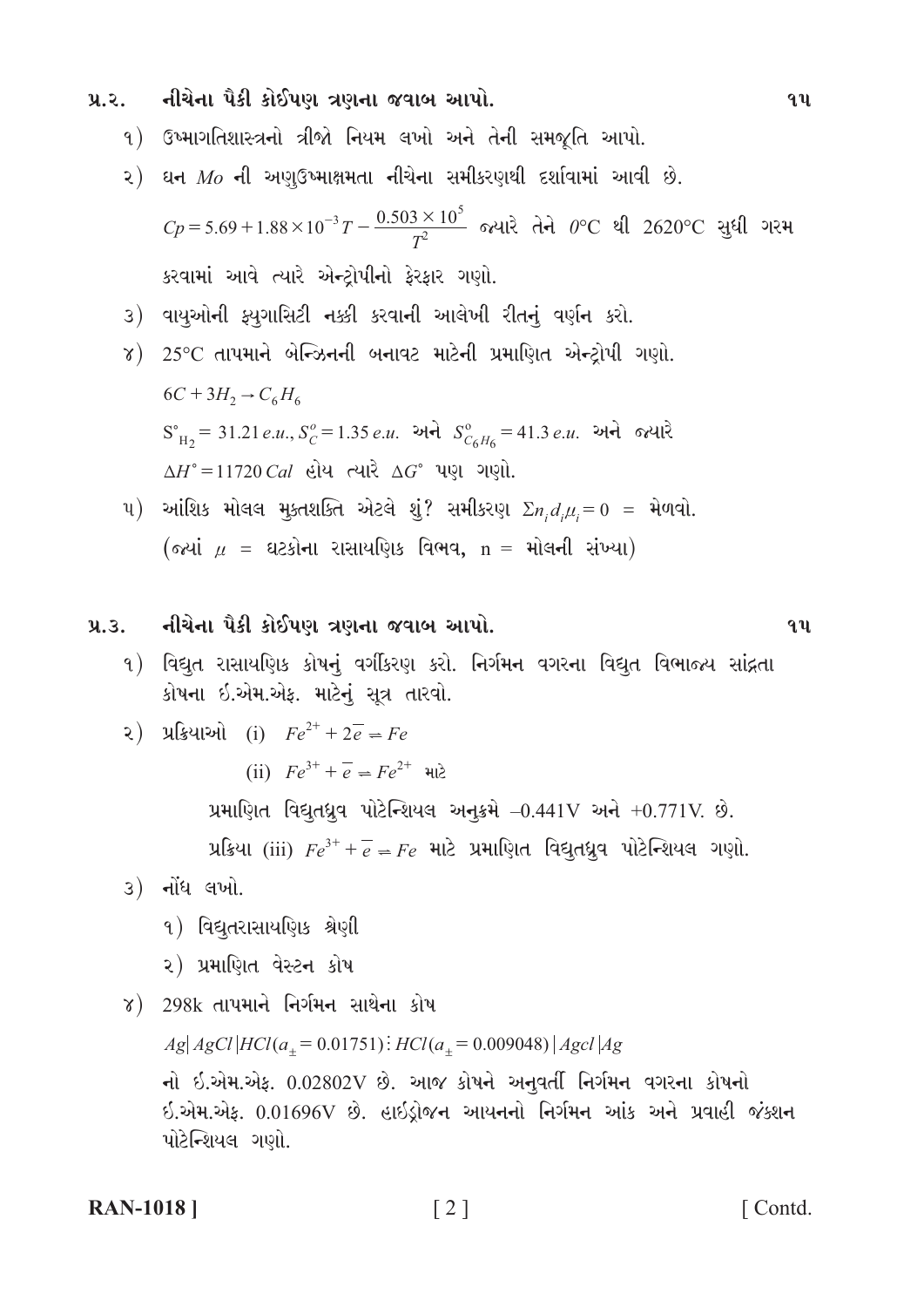૫) દ્વિતીય સંદર્ભ વિદ્યુતધ્રુવ એટલે શું? યોગ્ય ઉદાહરણ દ્વારા દ્વિતીય સંદર્ભ વિદ્યુતધ્રુવની રચના અને કાર્ય સમજાવો.

#### નીચેના પૈકી કોઇ પણ ત્રણના જવાબ આપો.  $9.8.$

- ૧) "દિશા કેન્દ્રીકરણ દળ સ્પેક્ટોમીટર'' નો સિધ્ધાંત અને કાર્ય પધ્ધતિ આપો. તેની મદદથી સમસ્થાનિકોની સાપેક્ષ બહલતા કેવી રીતે નક્કી કરવી તે જણાવો.
- ૨) કેન્દ્રિય રસાયણમાં વપરાતા જુદા-જુદા પ્રક્ષેપકો જણાવો. દરેક પ્રક્ષેપક પ્રેરિત બે કેન્દ્રીય પ્રક્રિયાઓ માટે ફક્ત સમીકરણ આપો. જુદા જુદા પ્રક્ષેપકોના ગુણ-દોષની ચર્ચા કરો.
- 3) વીજભારયૂક્ત કણોના પ્રવેગકો એટલે શું? સાઇક્લોટ્રોનમાં વીજભાર યુક્ત કણને (૧) મહત્તમ શક્તિ માટેનું અને (૨) અર્ધવર્તુળાકાર પથ પૂર્ણ કરવા માટેનું સમીકરણ પ્રાપ્ત કરો.
- ૪) સમસ્થાનિકો એટલે શં? સમસ્થાનિકોના અલગીકરણમાં વપરાતી વિવિધ રીતો જણાવો. વિભાગીય નિસ્પંદન અને બાષ્પીભવનની રીત સમજાવો.
- ૫) રેખીય પ્રવેગકનો સિધ્ધાંત, રચના અને કાર્યપધ્ધતિ તેમજ ઉપયોગ લખો.

#### **English Version**

#### **Instructions**

- 1) As per the instruction no . 1 of page no 1
- 2) Figures on the right side indicate full marks of the questions.
- 3) Draw diagrams if necessary.

#### $1<sub>1</sub>$ Answer in brief :

- 1) The crystal of water is not perfect according to the third law of thermodynamics. Why?
- 2) Name the scientist who proposed the thermodynamic terms fugacity and activity for the first time.
- 3) Write cell reaction and expression for the potential for  $Fe | Fe^{2+} | | Cu^{2+} | Cu$ cell at 25°C temperature.
- 4) Which substance is used as salt bridge in solution having soluble salts of silver and mercurous?
- 5) Which priciples was used to isolate two isotopes of uranium for the first time?

#### **RAN-1018** |

## $\lceil 3 \rceil$

 $[$  P.T.O.  $]$ 

 $\overline{5}$ 

 $9<sub>u</sub>$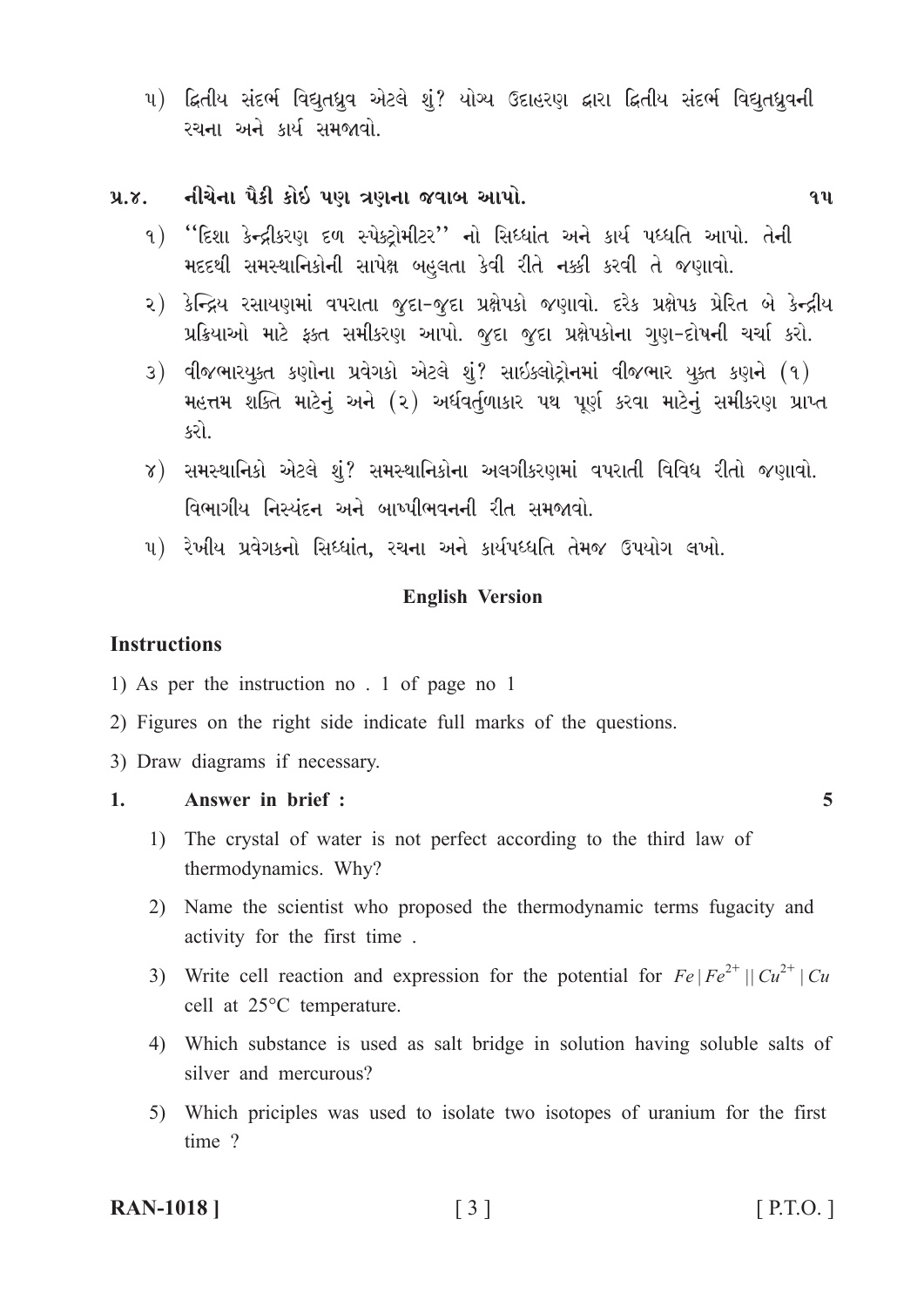#### **2. Answer any three of the following 15**

- 1) Write the third law of thermodynamics and give its explanation.
- 2) The molar heat capacity of solid Mo is given by the equation

 $Cp = 5.69 + 1.88 \times 10^{-3} T - \frac{0.126}{T}$ *T*  $5.69 + 1.88 \times 10^{-3} T - \frac{0.503 \times 10}{T^2}$ 5  $= 5.69 + 1.88 \times 10^{-3} T - \frac{0.503 \times 10^{5}}{2}$ . Calculate entropy change when it is heated from 0°C to 2620°C

- 3) Describe graphical method to determine fugacity of gases.
- 4) Calculate standard entropy for the formation of benzene at 25°C  $6C + 3H_2 \rightarrow C_6 H_6$  $S_{H_2}^{\circ} = 31.21 \, e.u., S_C^{\circ} = 1.35 \, e.u.$  and  $S_{C_6H_6}^{\circ} = 41.3 \, e.u.$  and also calculate  $\Delta G^{\circ}$  when  $\Delta H^{\circ} = 11720$  *Cal*.
	- 5) What is meant by partial molal free energy? Derive the equation  $\sum n_i d\mu_i = 0$  (where  $\mu$  = chemical potential of components,  $n =$  number of moles)

#### **3. Answer any three of the followng 15**

- 1) Classify the electrochemical cell. Derive an equation for e.m.f for an electrolyte concentration cell without transference.
- 2) The standard electrode potential for the reactions
- (i)  $Fe^{2+} + 2e^- \rightleftharpoons Fe$
- (ii)  $Fe^{3+} + \overline{e} = Fe^{2+}$  are respectively  $-0.441V$  and  $+0.771V$ . Calculate the Standard electrode potential for the reaction (iii)  $Fe^{3+} + 3e^- = Fe$ 
	- 3) Write note on :
		- i) Electrochemical series.
		- ii) Standard Weston Cell.
	- 4) The e.m.f of cell with transference  $Ag|AgCl|HCl(a<sub>±</sub> = 0.01751)$ *HCl*  $(a<sub>±</sub> = 0.009048)$   $Agcl|Ag$ at 298k is 0.02802V. The corresponding cell without transference has an

**RAN-1018 ]** [4 ] [ Contd.